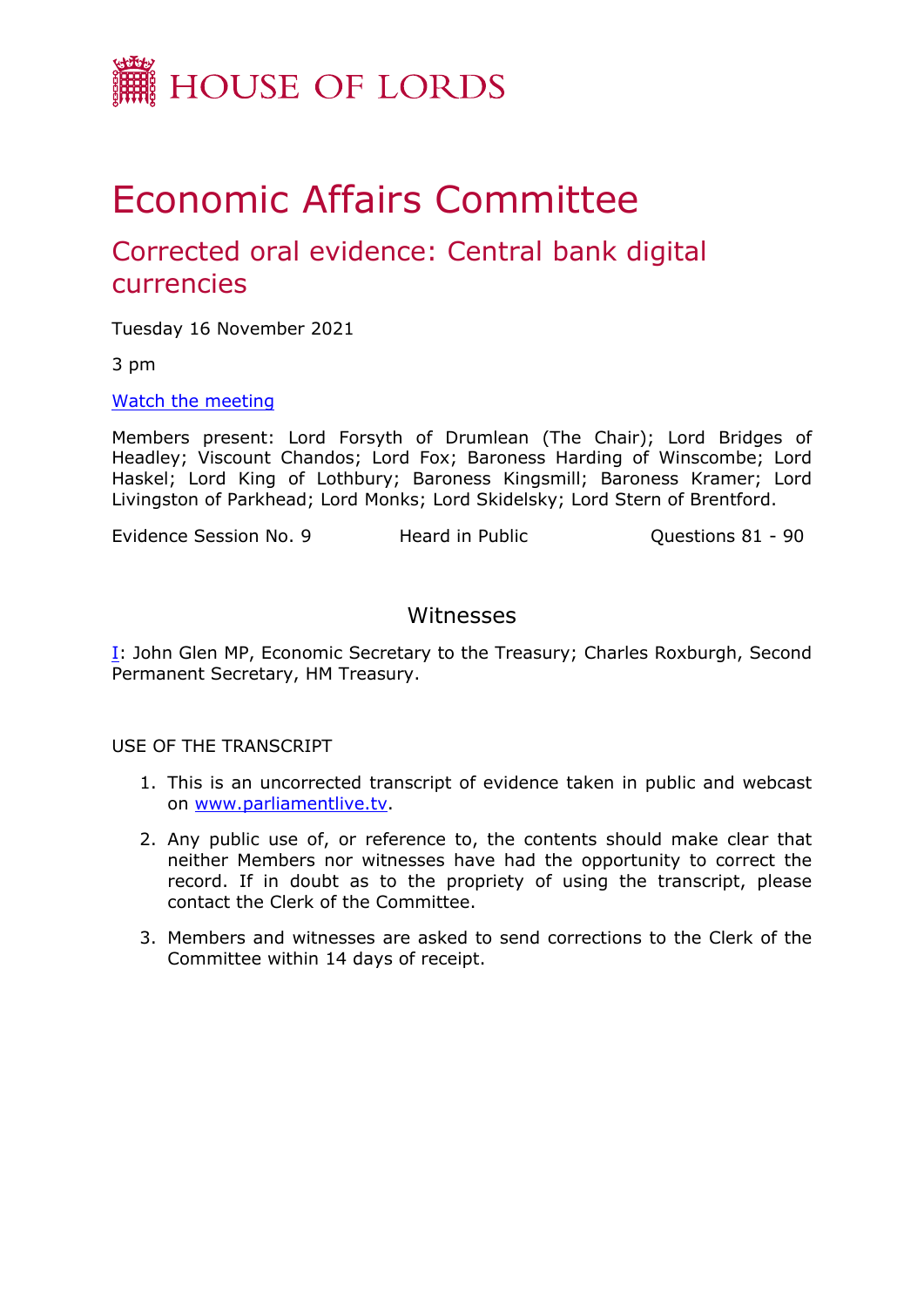### <span id="page-1-0"></span>Examination of witnesses

John Glen MP and Charles Roxburgh.

Q81 **The Chair:** Welcome, Minister and Charles Roxburgh, to the Economic Affairs Committee. I understand that there may be a Division in the Commons, in which case we will suspend the sitting until you can leg it back.

Given the shortage of time, I will begin by asking the first question. I think the committee has been left wondering exactly what the problem is that you are trying to solve by looking at a central bank digital currency. There is a diagram in one of the Bank's papers, which was drawn to my attention, headed "Opportunity for the Bank's objectives". It would be good if you could clarify the objectives that are leading you to look at a central bank digital currency.

*John Glen:* Thank you for the opportunity to be with you this afternoon. I will answer that question by saying that we are in a situation where there is a lot of innovation. There is an opportunity to look at the concept of central bank digital currencies, but we have not made a decision whether or not to do so. What we have done quite deliberately over the last 18 months, working closely with the Bank—the Bank issued a discussion paper in March last year and at FinTech Week in April this year the Chancellor set up a task force jointly with the Bank of England—we have set up an engagement forum and a technology forum and we recognise that the technical possibilities exist for a central bank digital currency and the issuance of digital currency by the central bank.

We know that is also being looked at in other jurisdictions. On the international level we have built up the principles by which the G7 would observe a central bank digital currency and the evolution of, but last week we announced the intention to launch a consultation next year. We are trying to establish views on the desirability of a central bank digital currency.

**The Chair:** But what is the problem that you are trying to solve?

*John Glen:* There is an opportunity for a central bank that issues currency to do that digitally and which could offer different ways of making transactions with individuals or businesses or banks. There is not a problem but the Bank, in real-time gross settlement since 1996, has a mechanism to deal with the core settlement and this is an opportunity that we need to be at the forefront of examining. I would not say that there is a problem. The question is: is there a desirable opportunity for us to take forward as a country?

**The Chair:** What is the opportunity that you see?

*John Glen:* I do not necessarily want to commit to that because we are trying to have an open consultation on that matter.

**Lord Bridges of Headley:** Fabio Panetta from the ECB gave a speech in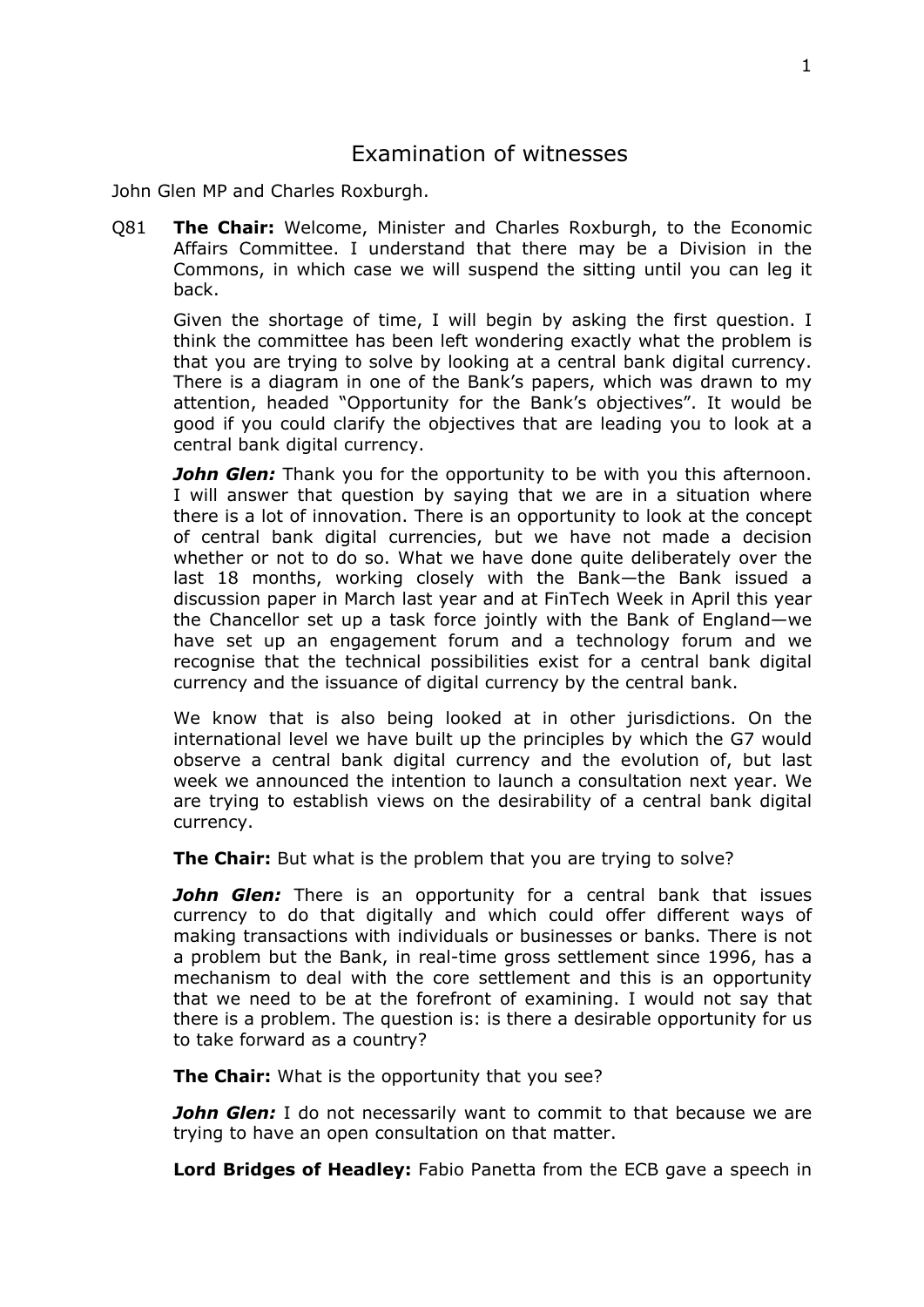Madrid a couple of weeks ago in which he said that the primary reason why the ECB would issue a digital euro is: "With digitalisation at full speed, central banks must prepare for a digital future in which demand for cash as a medium of exchange may weaken, requiring the convertibility of private money into cash to be complemented by convertibility into central bank digital money". That is a problem. That is something that he clearly sees as a direct challenge, which is what is motivating the ECB. Are you saying that you share that concern or you do not share that concern as the prime motive for doing this?

*John Glen:* There are different analyses going on in different jurisdictions. The ECB is in an investigation phase. I went to Washington and there is a range of views over its desirability and applicability there; they have Project Hamilton looking at it. The Bahamas have issued their sand dollar; the Swedes are doing other things; China has experimented and intends to take that forward. It is not about what other countries are doing. In the due course of time, through thorough analysis, wide public consultation and the scrutiny of committees such as this on, the UK will come to a view. What I recognise, and your question points to, is the diminishing use of physical cash and that is another significant concern that I have. We have committed to legislate for the retention of the issuance of cash but we also have to come to terms with the opportunities that exist on the other side of the spectrum.

**Lord Fox:** On potential issues, you talked about cash. What about the burgeoning role of stablecoin—large, powerful stablecoin? Are the Government including that in their analysis? Where are you on that?

**John Glen:** That is a discrete, separate track of work that we undertook to evaluate earlier this year. There is a number of initiatives in the marketplace, Facebook most famously, which has evolved from Libra to Diem. There are concerns about how that would be implemented and interact with regulation, the regulation we would need to have and the principles to underpin that. I think that is distinct and separate from a central bank digital currency that obviously would be issued by the Bank if we decided to move ahead with it.

**The Chair:** Will the Government clarify for what monetary policy purposes the Bank could and could not use a CBDC? Would it be up to the Bank or would it be up to the Government?

*John Glen:* At the moment it is a joint investigative exercise. The Government would decide whether we have one. Broadly, the Bank would be responsible for implementing it if we decided to move forward and we got to the build and design phase and that was required.

**The Chair:** When you say "implementing it", could you specify what you mean by that for monetary policy purposes?

*John Glen:* No, not yet because we have not decided whether or not we are going to do one. At that point we would make the decision in the course of the consultation that we will have under way next year.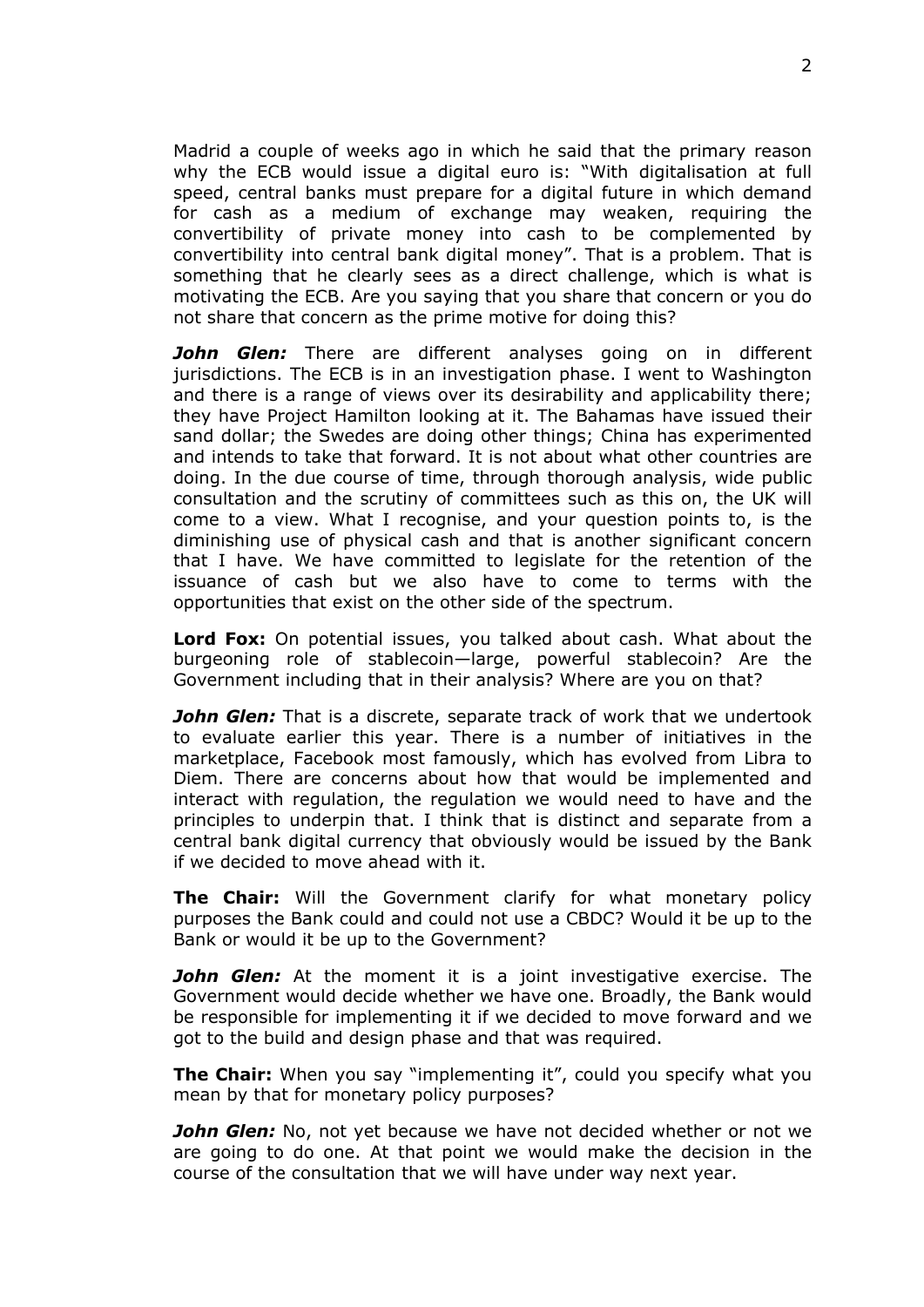**The Chair:** It sounds a bit cart before the horse.

**John Glen:** No, not really. If I may, you would not expect us to prejudge the outcome of an open consultation. I have set out the fact that a central bank digital currency gives the opportunity for a central bank to issue digital money. The purposes of that, the principles underlying its subsequent design and implementation, are obviously to be determined because we have not resolved the first question.

**The Chair:** No, but my question goes to whether or not you would see an increase in the role and responsibilities of the Bank of England.

*John Glen:* I do not foresee that because in the end, while it retains the responsibility for monetary policy, the terms of reference for digital issuance would be framed around the principles and resolution that we make should we decide to move forward.

**The Chair:** It would not be up to the Bank?

*John Glen:* It would not be up to the Bank whether we did one. It would be up to the Bank to help design the platform and mechanism for delivering it.

Q82 **Lord Bridges of Headley:** The decision for moving ahead lies with government. The decision tree would be, therefore, government makes a decision and it comes to Parliament—just to map this out?

*John Glen:* The question would be whether it was necessary for legislation to be passed. I would expect Parliament to be intimately involved in this process.

**Lord Bridges of Headley:** Sorry, let me stop you there. Under what scenario might there not be legislation requiring to be passed? Are you saying this could be done without any legislation at all?

**John Glen:** I think that it would be inconceivable that we would not be working closely with Parliament, but the necessary legislative vehicle to issue it would be dependent on what we were intending to do.

**Lord Bridges of Headley:** There could be a scenario that this is launched without Parliament having a vote on it?

**John Glen:** I will not be drawn on that because we have not made that decision. It is clear that Parliament would need to discuss and debate what we are trying to do on the basis of the consultation next year and determine how we will move forward. If the underlying question is, which seems to be the motive behind this, perhaps, could the Bank decide to issue a digital currency and it be completely without the approval of Parliament, I do not think that is where we would end up, no.

**Lord Bridges of Headley:** I can understand that a lot of that depends on the design of the CBDC.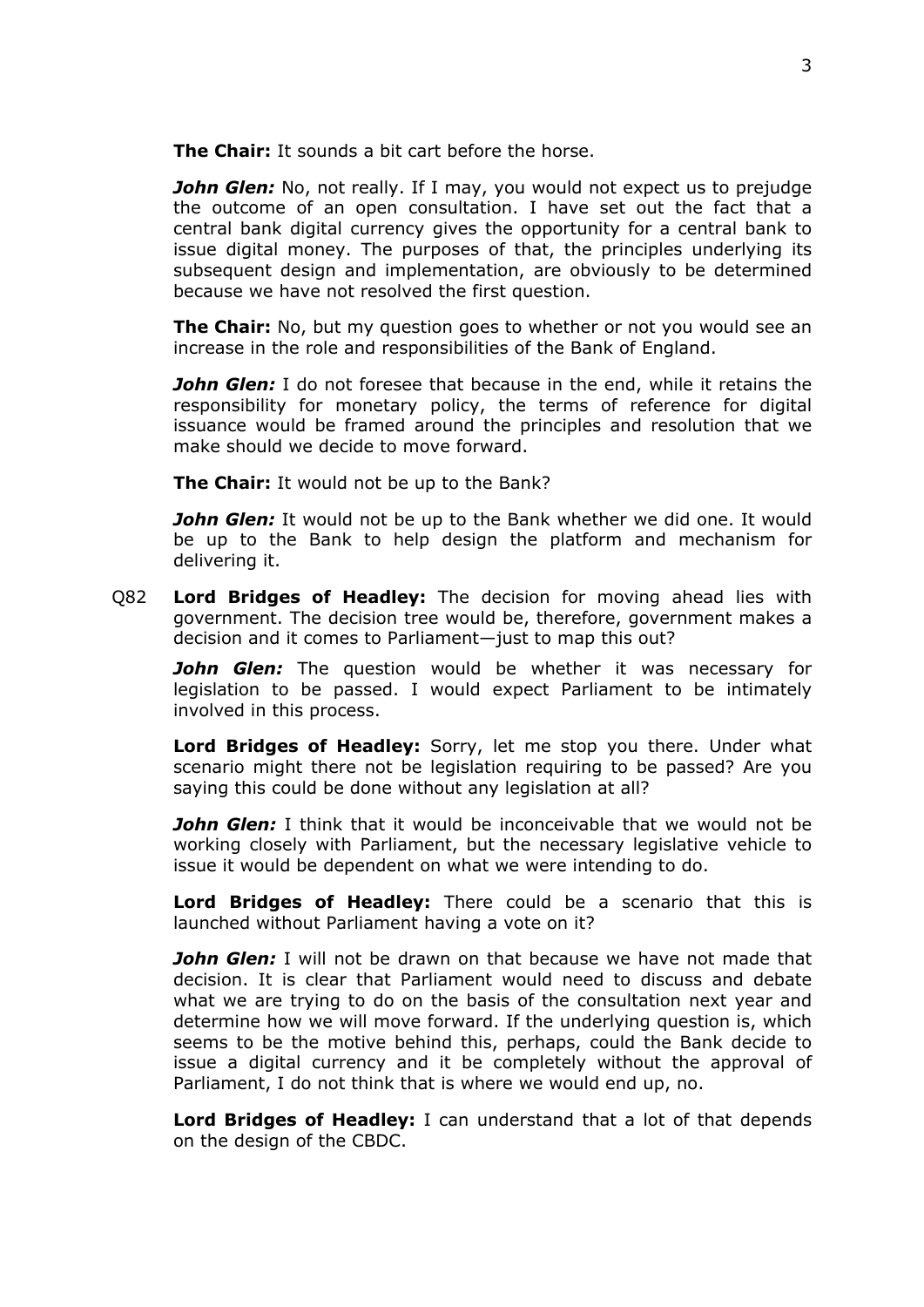*John Glen:* Yes, and the decision on whether or not to do one and the basis of it.

**Lord Bridges of Headley:** Assuming we do one, I am trying to see a scenario in which there would be a design that would not have quite a direct impact, not just on the economy as a whole and the role of the Bank but potentially upon the IDs of the individuals who participate in it. I am trying to think how you could possibly have a scenario where there could be a CBDC without legislation. Sorry, I am thinking out loud but can you help me here?

*John Glen:* There will be issues around privacy and data. The broad discussion paper that the Bank issued has a core central ledger that would be interacted by wallets and banks and third-party payment providers, but that is a conceptual framework at this level at this time. I fully expect that the consultation will draw out the views on how that would function, concerns about data privacy and lots of other matters around security, anti-money laundering and so on. That would lead to the framing of the build and design phase.

**Lord Bridges of Headley:** I understand that. I will come back to the question I posed earlier about the purpose of all this. We have heard a number of descriptions of customer benefit of a CBDC and, as you know better than anyone, usage of cash is in decline. Can you tell us what the benefits of a CBDC would be to the man and woman in the street?

*John Glen:* There are those who depict the benefits as easing the speed of payments from a central bank without removing the friction that intermediary banks have. There are those who say that that provides an advantage. In the UK our payments system is pretty effective compared with that in the US. When I visited the US it was quite clear that we are in a very good place. I have read some of the evidence you have taken and your lines of questioning and I recognise the degree of scepticism that exists, but the whole point of an open consultation is to examine the case and the relative benefits it would give us in the UK.

**The Chair:** I am still not clear as to who would take the final decision. Is it the Government, the Bank or Parliament? Presumably Parliament?

*John Glen:* Yes, I thought I made that clear in my previous answer. We will have a consultation and then the Government will make a decision.

**The Chair:** So not Parliament?

*John Glen:* The Government will make a decision but it is scrutinised by Parliament. The legislative vehicle will need to be determined as a consequence of the decision we make. I cannot prejudge the decision that Government will make following the consultation.

**The Chair:** No, I am just asking you to make it clear that Parliament will have the say on whether or not we do this.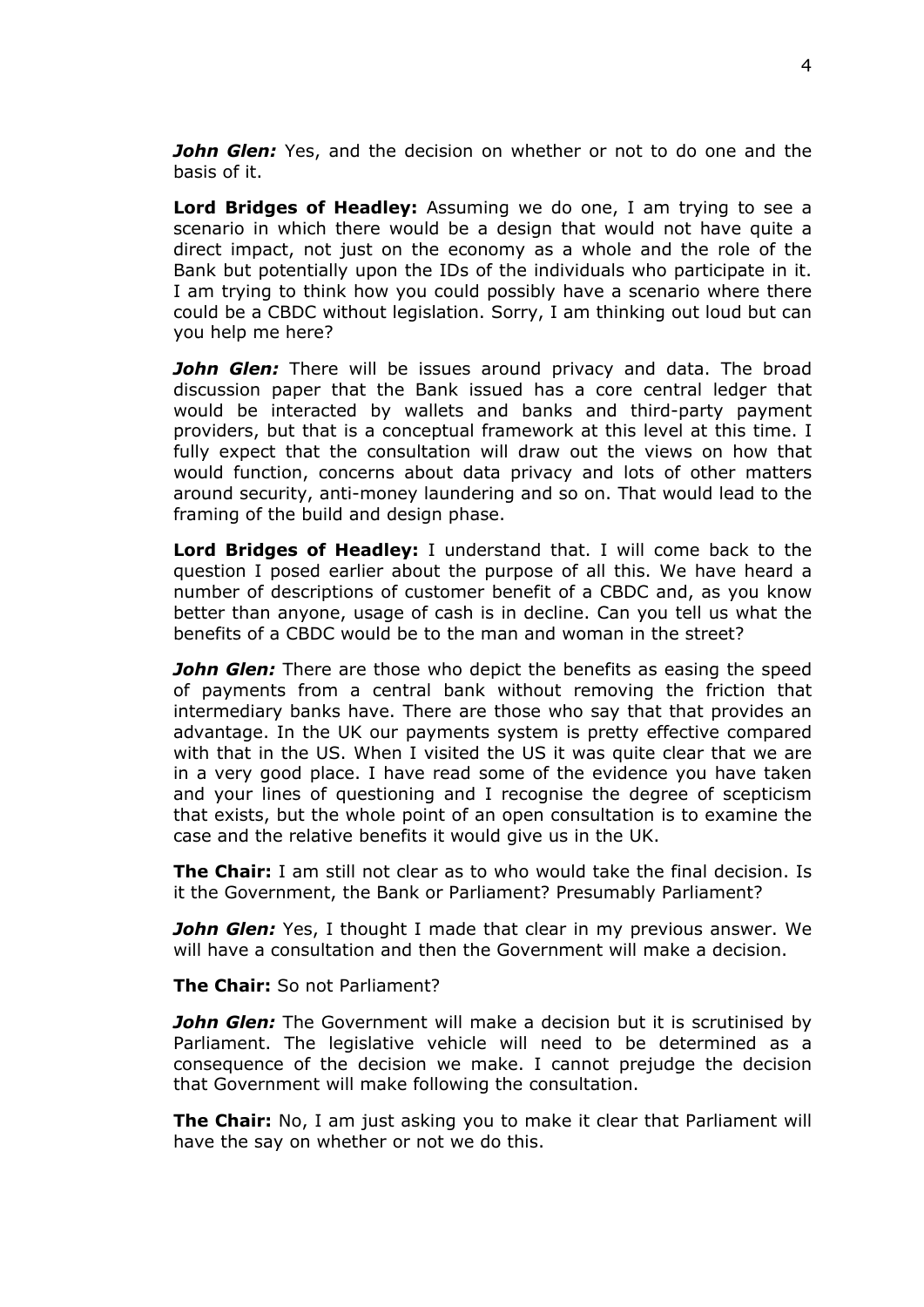*John Glen:* Yes, I made it absolutely clear that this committee, other committees—I expect this to be debated fully in both Houses. It is impossible to have a situation where such a significant development would not have Parliament involved in it.

**The Chair:** Parliament being involved and Parliament deciding are not the same thing.

*John Glen:* Until we have got to a point where we have decided whether we will have one or not and on what terms and what basis, it is difficult to determine the legislative vehicle that would need to underpin that. Forgive me, I cannot determine what role Parliament will have in a hypothetical legislative endeavour because I cannot determine the outcome of the consultation over how a CBDC would—

**The Chair:** I am not asking you to do that. If the Government decided that they wanted to do a central bank digital currency, would Parliament have the final say in whether that went ahead?

*John Glen:* It would depend on what we were agreeing to and what legislative vehicle was necessary to establish it.

**The Chair:** Well, that is not a yes.

*John Glen:* It is not a no either.

Q83 **Viscount Chandos:** How plausible is it to suggest that the City of London's competitiveness might decline if the UK falls behind other countries' development of a CBDC?

**John Glen:** I do not think that the early adoption of a CBDC is a prerequisite of London's competitiveness. I have been in this job for nearly four years and I am very clear about the competitiveness of the City of London despite the uncertainties that have existed. I do not think a retail CBDC would greatly impact the competitiveness of the City at all and it is possible that it could boost productivity in the environment that Lord Bridges mentioned of declining use of cash and the possibility of more innovative payment mechanisms.

I think that the issue that perhaps is important for us to focus on is a wholesale CBDC. I looked at the exchange with Peter Randall from Aurora concerning a wholesale CBDC and at this point it is worth looking at what the Bank of England is already doing in that regard. The renewal of the wholesale payment settlement system, the real-time gross settlement system, offers some significant evolutions in the wholesale settlement, and increased interoperability. There is a number of initiatives there that are significant in that regard; for example, the wider access to central bank money by non-banks and the atomic settlement and innovation that is described as a benefit of wholesale CBDC. In addition, we have the work that the Bank of England issued earlier this year on a new account model to enable private sector innovation in wholesale payments. The Treasury has proposed a new sandbox for the use of distributed ledger technology in financial market infrastructures. Finally, I draw your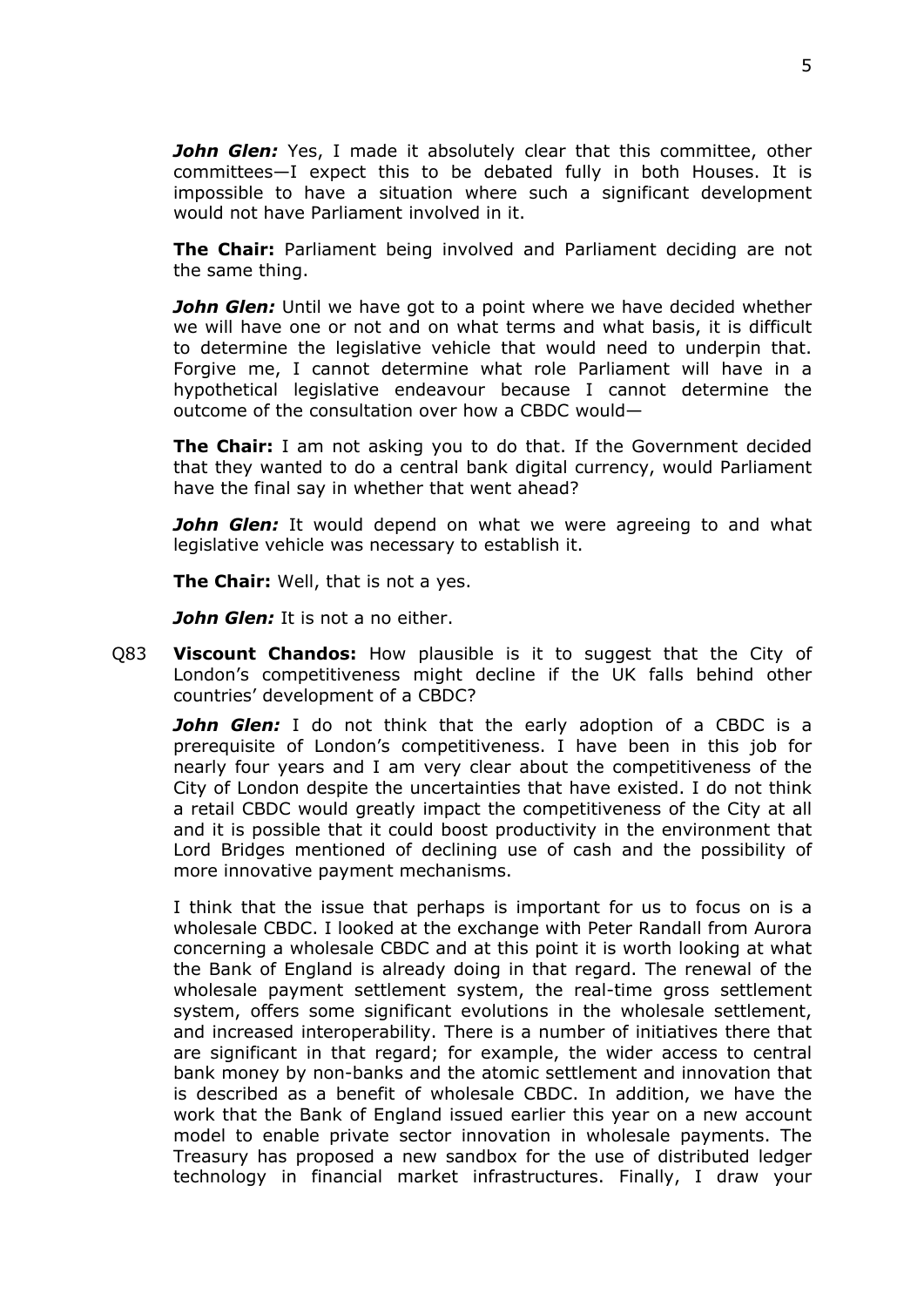attention to the fact that London is now home to the new Bank for International Settlements Innovation Hub.

We are clearly keen to be aligned to evolving best practice and to evolving thinking but I do not think that we will gain a significant competitive advantage by being the earliest adopter of a central bank digital currency. What I see in other jurisdictions with different payment infrastructures, different rationales for issuance—obviously it is very different in the Bahamas compared with Nigeria, Sweden and China—is the context, the use of technology, the timespan in which they are doing it. In the context of what the Bank and the Treasury are doing on the wholesale changes of RTGS, I think we can be confident that we are already moving forward in the right direction.

Q84 **Viscount Chandos:** If there may not be advantages of being first mover, what are the dangers of being last mover? When members of the joint working group gave us a briefing—not a public session—they indicated that the earliest that they could envisage a UK CBDC being introduced is 2030.

*John Glen:* We said the second half of this decade in the Written Ministerial Statement last week.

**Viscount Chandos:** Other central banks may move more quickly and the one thing we can be fairly confident of is the private sector will move more quickly. If there is a defensive argument for it, is the rather leisurely timetable not a bit self-defeating?

*John Glen:* I do not think I accept that we have a leisurely timetable. I think we are broadly aligned with what is happening in the EU. I met the representatives of the Boston Reserve in Washington who have Project Hamilton looking at the options the US might adopt. Certainly, the priority in the US is to get it right rather than to be the first. What we are trying to deal with here is the relationship between banks, citizens and the central bank with an individual currency in an individual jurisdiction. Often people get concerned when they hear of an innovation in another jurisdiction. I find it very interesting and we should learn the lessons from that. What the Chancellor has done through the work at the G7 on the principles that should underpin this is to try to create a common framework for analysis that broadly several countries are doing at the moment.

**Viscount Chandos:** You think the key competitive path is between different central banks, different countries and their prospective CBDCs and that the private sector, the decentralised, whether stablecoins or other types of digital asset, is not a fundamental issue or threat?

*John Glen:* I think that stablecoins present a whole different set of issues about how they are regulated and backed, how they function, what sorts of rules underpin and enable them, but I do not see this as a competitive race between different jurisdictions. My responsibility is to make sure that this consultation is rigorous and gets to the right outcome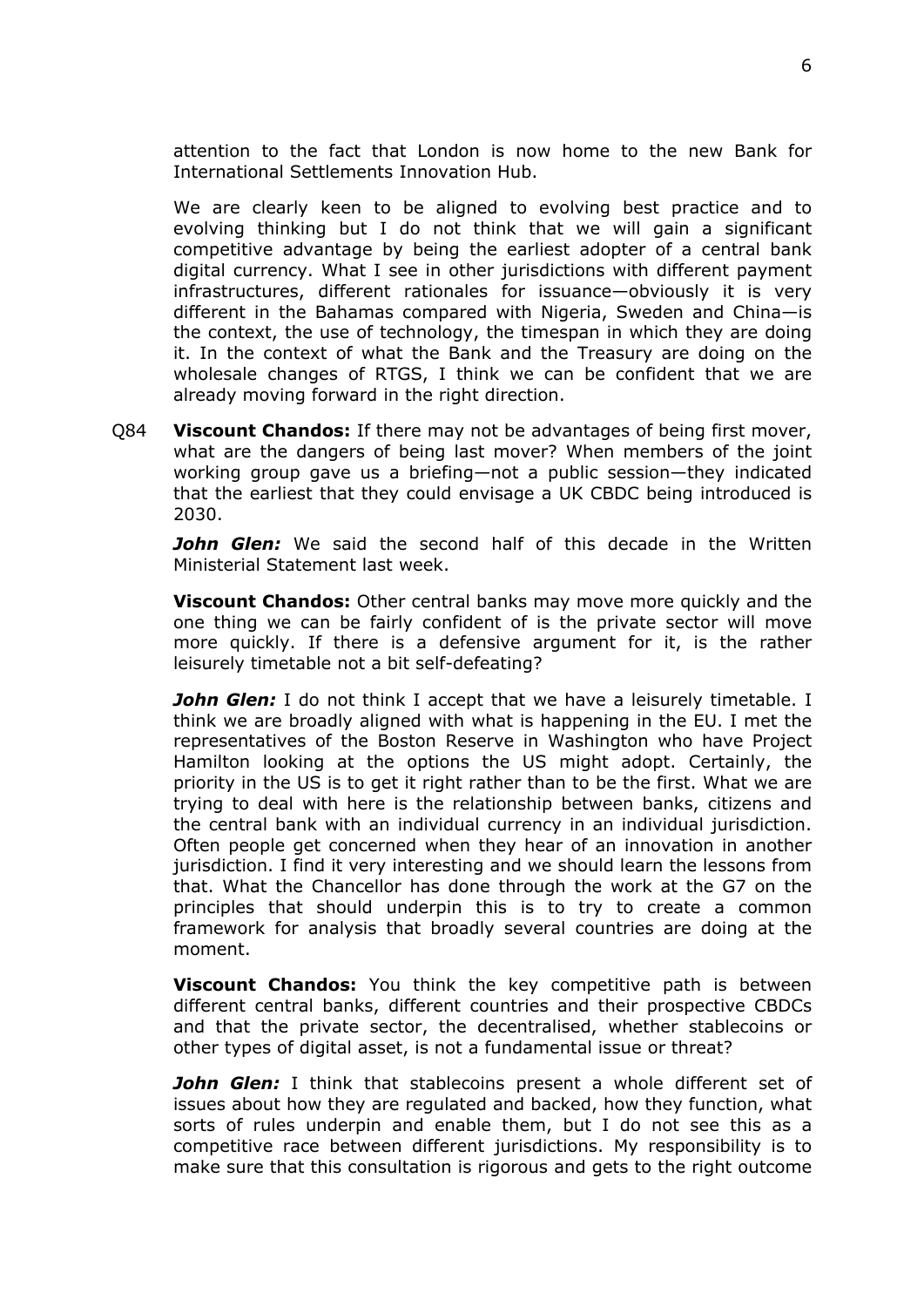for the right reasons but to do it in a way that is cognisant of what is happening in other jurisdictions, in the same way that with the access to cash discussion people say, "Look what happened in Sweden where they did one thing and then moved to another position". Obviously we look very carefully at that when we think about what legislation we would require next year in terms of securing access to cash.

Of course we listen carefully but I do not see myself in a race. I see myself as trying to steward the evolution of this new phenomenon in the right direction to come to the right conclusion based on a full consultation of the tangible benefits we can discern—or not.

**The Chair:** I think we were told that should you decide that you wanted to go ahead with this the earliest would be the second half of this decade. Is that not a leisurely pace?

*John Glen:* Not in the context of the complexity of what we are trying to do. This is not something in the normal course of legislation and has potentially wide implications.

**Lord Fox:** Coming back to your last point about the consultation, there have been task forces mobilised for a while. What do you hope to get from the consultation that you do not really know already?

*John Glen:* Answers to some of the questions you have already asked about what the benefits would be. I talked about the retail and wholesale distinction, what would it mean, what advantages would it give us.

**Lord Fox:** Are you saying that the task forces to date have not been looking at the benefits that this could bring?

*John Glen:* They have, but they have also been setting out the concepts of a potential central ledger and a framework for how that might operate to provoke views to come to an understanding of what consensus is. If you have a situation where the Chancellor is leading a conversation with the G7 plus another few countries on a set of principles about how to develop this, it is not a question of racing ahead to come to a premature conclusion when clearly there is a lot of complexity in determining what you are trying to do and what value it might have.

**Lord Fox:** Coming back to the point of stablecoins, which you may think I am obsessing about, if I am consumer and I am faced with an electronic stablecoin and a central bank digital currency, what differences will I appreciate? You have tried to separate them but these two things will coalesce very quickly in terms of consumer use. Why are you taking them so far apart when quite clearly from a consumer point of view they will be conflated?

*John Glen:* I do not think we are taking them so far apart. I would say we are taking them in parallel and there is clearly—

**Lord Fox:** You said they are very different, I think was the phrase.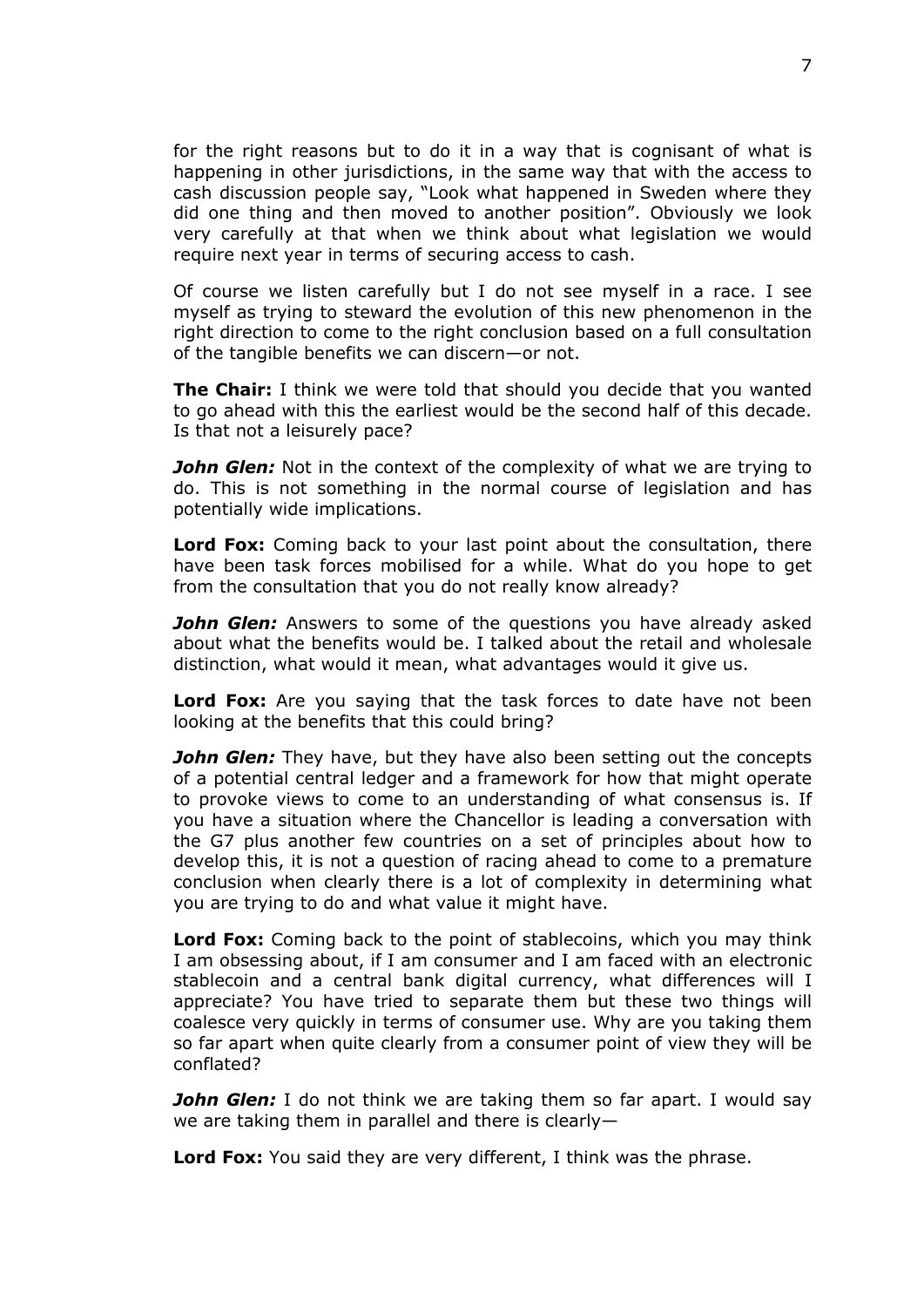*John Glen:* They are not merged in with this because one is a central bank digital currency and one is a private matter. I agree that the implications in how it is backed and what the regulatory imperatives are underpinning their use may have some common principles. You are right to draw attention to the fact that they could co-exist and what does that mean, but in being clear about what we are trying to do with two distinct and different things I think it is entirely appropriate we should look at them separately.

**Lord Fox:** But to be clear—and, sorry, I will shut up about them in a minute—if there were one or two very large, very successful digital stablecoins practising in the UK, would that hasten the need for a central bank digital currency or have no effect on it?

**John Glen:** Not necessarily. It just depends how we move forward with it. I had representatives of some of those proposing stablecoins come and speak to me two or three years ago and their prospectus has evolved significantly over the last two years. This is not a fixed concept that one can take and align to CBDC. That is why it is important that we do this in quite a careful, deliberative and reasoned way.

**Lord King of Lothbury:** I will start by taking you back to an answer you gave a few minutes ago.

*John Glen:* One I am sure I am going to regret, am I?

**Lord King of Lothbury:** No, not at all. You spoke persuasively about all the work that is going on to try to improve the wholesale payment system and you explained the benefits of improving the wholesale payment system. I was struck, as perhaps with other witnesses, that all the things that you said you could say without using the words "central bank digital currency". In a sense, as far as banks are concerned we already have one; reserve accounts with the Bank of England or the equivalent are a CBDC. Is it not possible to obtain at the wholesale level all the benefits that could be imagined for a CBDC by focusing on improvements in the payment system that we already have?

*John Glen:* I think you make a very wise and sensible point. Many of these innovations that I have set out, that you are obviously very familiar with, constitute what we see as a wholesale CBDC in essence. Yes, I think that is a reasonable assessment of what is happening with the innovation that is under way. That is why with the sandbox on the application of DLT to financial market infrastructure we want to keep the dialogue open with industry over how things evolve in widening access and looking at, together with the FCA and the Bank, how we can get to the best outcome. I recognise if I think about the PSR and the open banking and the evolution in payments, this is a fast-moving environment where regulatory intervention and enablement is instrumental in moving things forward. I go back to that people can get very excited about a central bank digital currency but, as you have said, on the wholesale side the Bank is already moving forward significantly with new models of innovation in wholesale payments.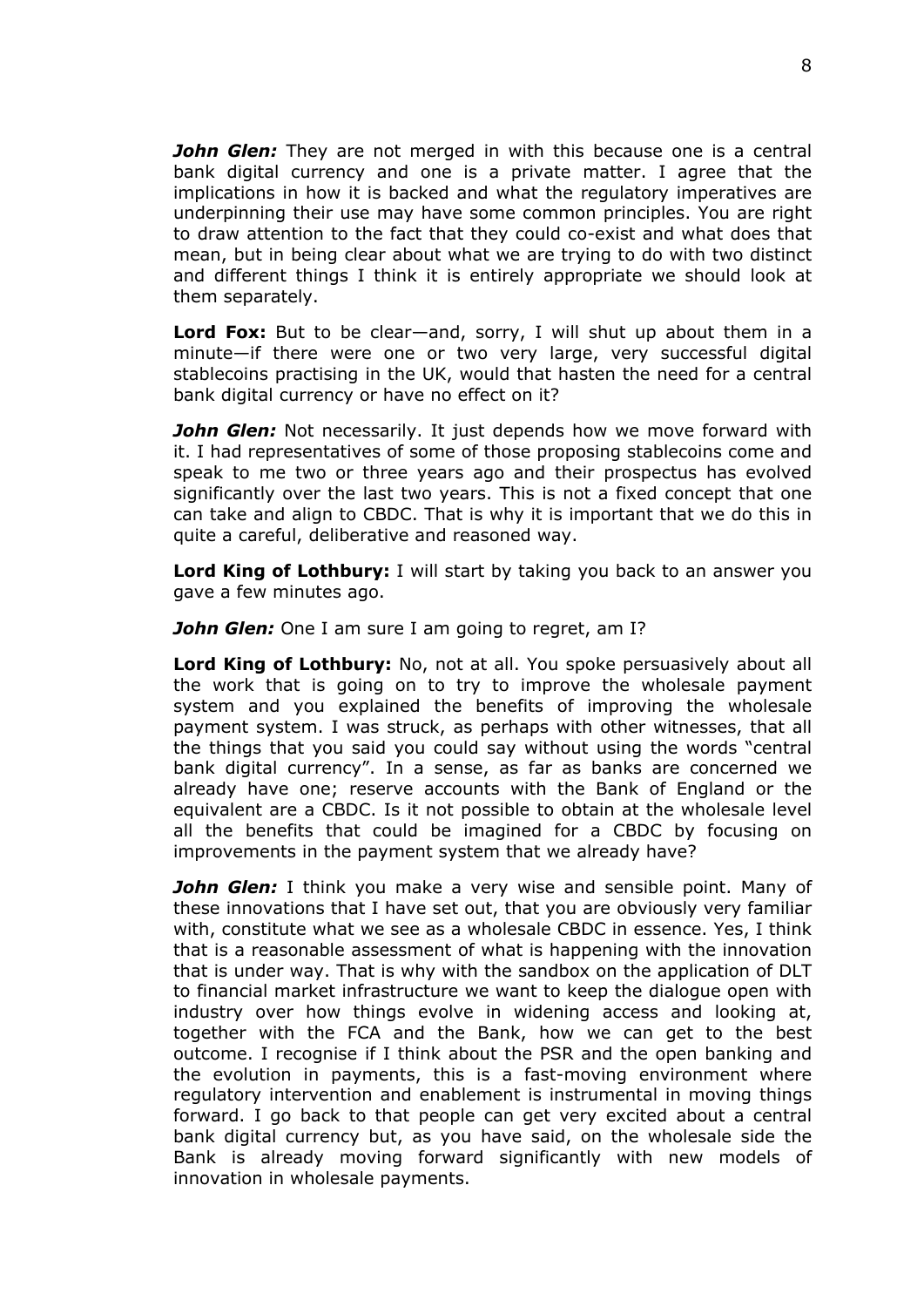Q85 **Lord King of Lothbury:** You mentioned the G7 principles. There are standards that may be implemented with respect to CBDCs. What is striking about the payment system is that each country has its own payment system for its own currency. We try to learn from each other but we do not have a common standard. Where principles and standards may have more impact is in the area of cross-border transactions. Do you have thoughts about the relevance of a CBDC to cross-border transactions?

**John Glen:** I think it is very complicated and some of the written evidence you have had demonstrates the complexity if you are dealing with a global system with 200 currencies. To create the sort of bilateral arrangements and protocols to deal with an exchange between those currencies at the central bank level would be incredibly complicated. You put your finger on the key issue. That is why, in answer to the previous question about whether this is a race and is it leisurely or not, I want to get it right for the UK, not because I am isolationist or anything but because the dominant concern is what is right in the context of our operating environment in the City and domestically here. Once you get into that kind of issue it is far more complicated. I imagine that it would be very difficult to establish a global system very easily, given the different ways that central bank digital currencies may evolve in different jurisdictions.

**Lord King of Lothbury:** Can I bring in Mr Roxburgh? I always enjoyed hearing Charles talk when he attended the Financial Policy Committee, which I believe you still do.

#### *Charles Roxburgh:* I do, yes.

**Lord King of Lothbury:** Have you discussed on the FPC the implications of any dimensions of CBDCs for financial stability?

*Charles Roxburgh:* Yes, we have. As you know, Jon Cunliffe, another member of the FPC, is extremely active in this agenda. He co-chairs the task force with me here in the UK but he is also very active globally. He is one of the thought leaders globally on this topic. We have not had an indepth discussion on it at the FPC yet but we have discussed it and, like all aspects of CBDC, there are positives and negatives. One positive could be that consumers would have a high degree of confidence in a central bank retail digital currency and that they might not have as much confidence in, say, a private stablecoin. But we need to be mindful of the risk that if we sucked deposits out of the commercial banking system too far, that could have a negative impact on financial stability.

We need to keep those balances in mind. That is a consideration and as this work develops through Jon's leadership and his representation on the FPC and my role, the FPC will be kept fully abreast of the work that we are doing.

**Lord King of Lothbury:** Do you think that if there had been a retail CBDC in 2008 every bank would have collapsed and the Bank of England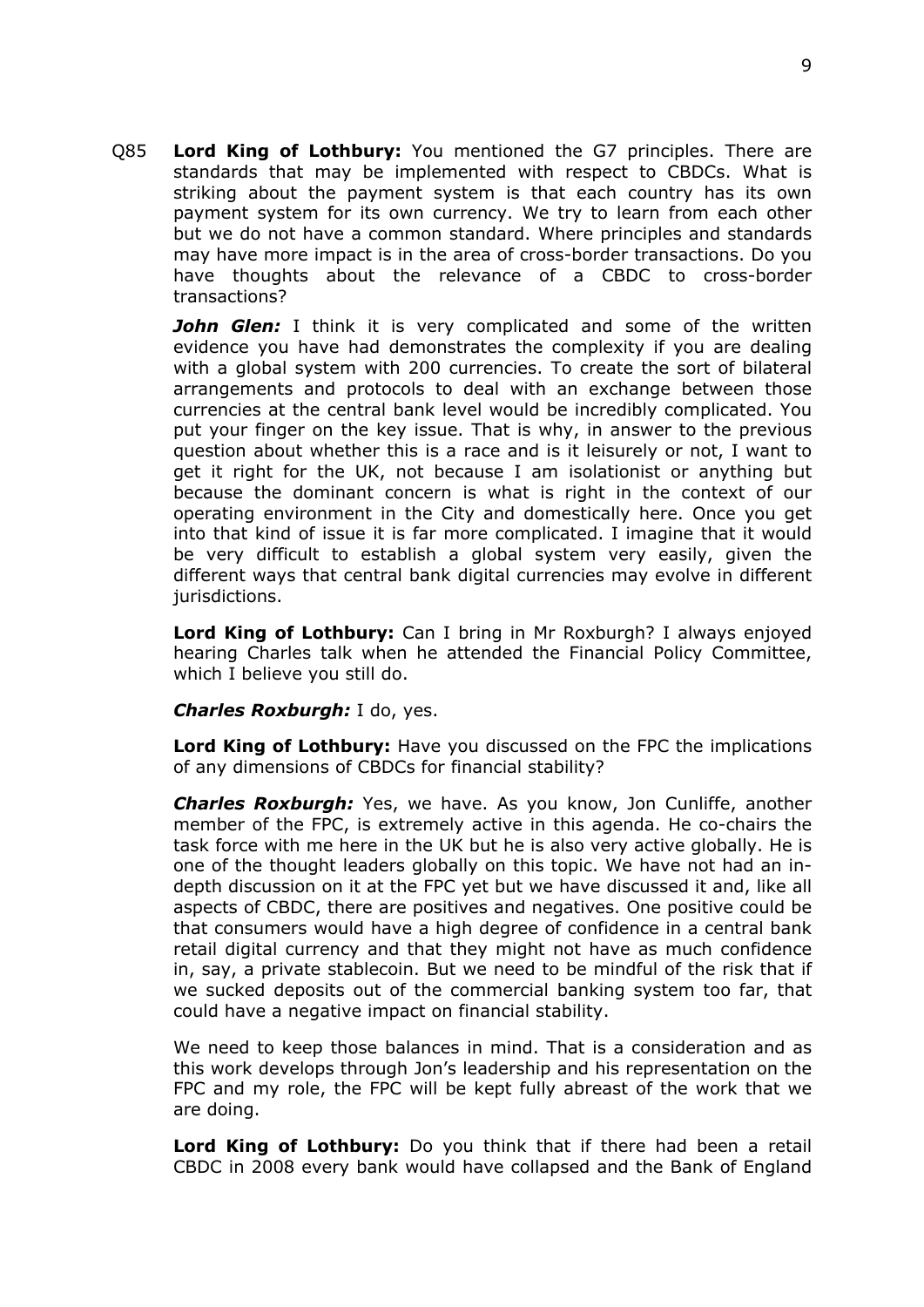would have been in the position of having to lend all the money back from the retail deposits that would have fled to the Bank of England and would have had to support the banking system?

*Charles Roxburgh:* That is why one of the interesting questions that we are exploring is whether there should be limits—whether you have wallet sizes—on how much of this retail currency you would want anybody to have. That is a very live question. You would not want to create a system where you were sucking deposits out of the commercial banking system because then the commercial banks could not lend and that would be a negative impact on the economy. That is exactly the sort of issue what we have to think through.

If I can pick up your point on cross-border payments, one of the potential uses for digital currencies is in areas such as remittances and crossborder payments, which are currently extremely inefficient and costly. While we have made huge progress in the UK with efficient and cheap retail payments electronically, that is not true internationally. One of the potential use cases is on whether you can make cross-border payments in a single currency for remittances or small-scale cross-border payments.

Q86 **Lord Monks:** I have the impression that the joint task force is getting its questions straight and trying to clear its mind about what kinds of issues need to be tackled but it is some way away from any judgments. Do you have any sort of timetable or schedule that you expect to operate to? A specific example is there is a trade-off between privacy questions and the need to ensure that the money laundering possibilities and all that are covered properly and other compliance requirements and the need for efficient transmission of data. Has any work been done on this particular trade-off yet? Can you say how far it has reached? Have you come to any preliminary conclusions yet and what is your timetable?

*John Glen:* We have determined that we will come forward with a consultation next year and you draw attention to the issues of the privacy of transactions and how that would work. I think that would be a key part, or one of the key parts, of it. We would have to work with the Information Commissioner's Office. Lots of government departments would have an interest; for example, economic crime and how we would deal with anti-money laundering. The UK, through its work at the G7, has been clear on the rigorous standards of privacy, accountability and transparency that we wish to work under. Those principles would guide us in how we frame the consultation. Clearly, we would not be doing this without evaluating all the concerns that we know exist out there.

**Lord Monks:** You said next year—next year starts in five or six weeks or it could be another 12 months after that. Do you have any—

*John Glen:* Have a specific date? No. We have multiple streams of work on at the moment. We will do it as quickly as we can, as we always do.

**Lord Monks:** We have heard from one witness that digital ID would be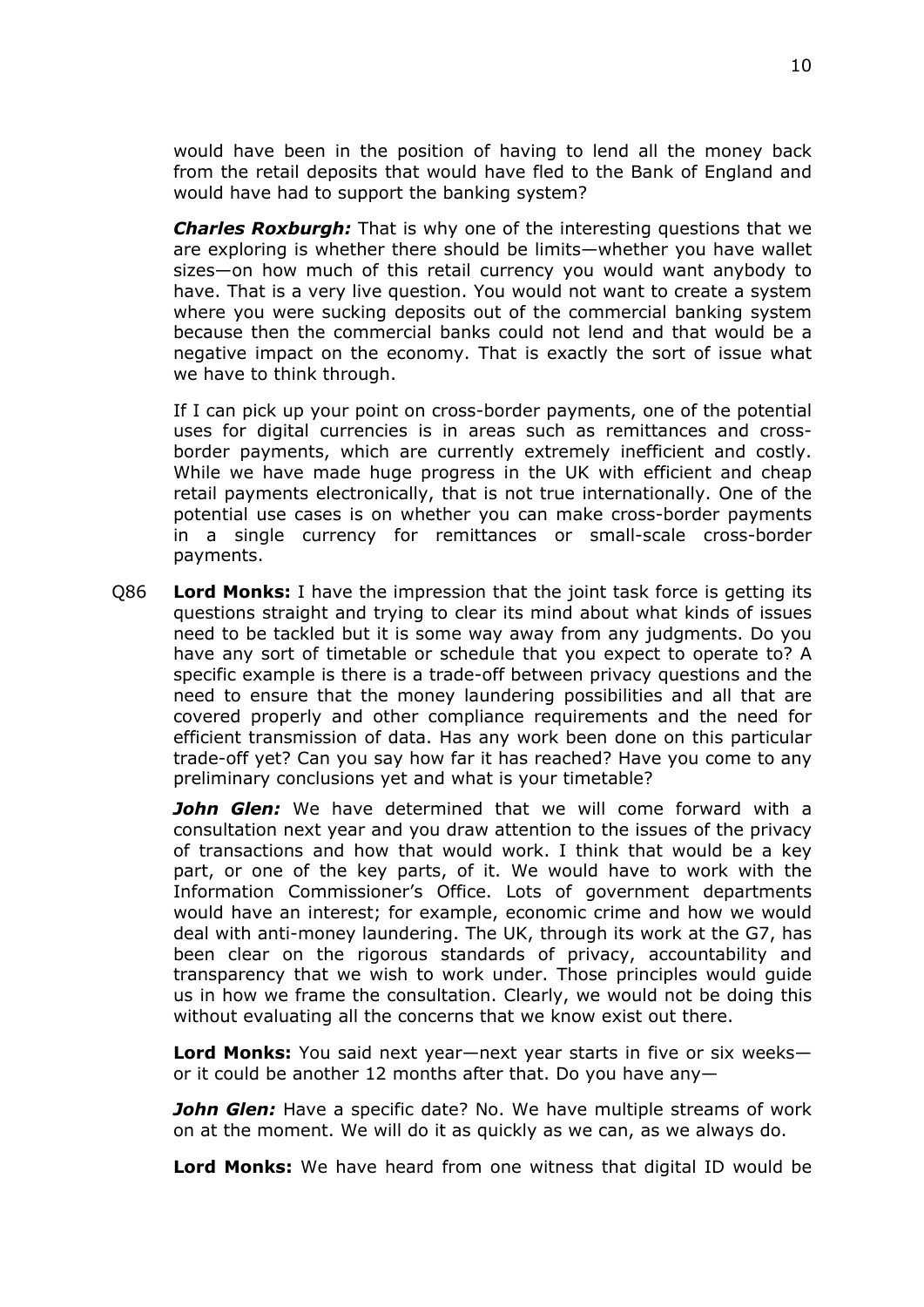needed to make the CBDCs work effectively. Is that something that you agree with that? You mentioned the Information Commissioner but what about the Department for Digital, Culture, Media and Sport, which is doing a consultation on digital identity at the moment?

*John Glen:* That will lead us to the nature of the consultation because we would draw out the terms of reference for that. We would have to work through the degree of anonymity and privacy requirements in the design of the protocols for an interacting bank or payments wallet provider with a central ledger, if that is the framework we use, as we moved into a design and build phase subsequent to making that decision.

**Lord Monks:** Do you think you are in the foothills of this exercise?

*John Glen:* I would not say the foothills. I am just trying to demonstrate the complexity of it and that there are lots of elements that we clearly need to get right if we do this.

**The Chair:** Is HMRC involved in considering these privacy issues and digital identities?

*John Glen:* I am sure it will have views about it and we will draw those into the process going forward.

**The Chair:** But you have not done so?

*John Glen:* Not so far, no, not that I am familiar at least.

*Charles Roxburgh:* To explain the process we have set up through the joint task force between the Treasury and the Bank, I have written to all my fellow Permanent Secretaries across Whitehall to ask whether they want to nominate someone from their department to be part of it. They have been coming back to me to offer names. It is important that all departments in government, including HMRC, are part of this process to think through what impact a digital currency could have on them and what opportunities they see for it. They will be feeding into this process.

**The Chair:** As far as they are concerned, HMRC is very much linked with the issues of privacy.

*Charles Roxburgh:* Yes, and also financial crime. We have made sure that we are linking up with our colleagues on the security side as well.

Q87 **Lord Skidelsky:** You mentioned that one of the opportunities of a CBDC was to make the international payment system more efficient. What do you think it means for the UK if central bank digital currencies provided options outside something such as the SWIFT system, which is largely dominated by the dollar?

*John Glen:* The most recent SWIFT data suggests that the dollar is the currency of choice for about two-fifths of global cross-border payments; it is about the same for the euro; and the remaining payments are in pounds, yen or the Chinese renminbi. It is still uncertain whether a CBDC would represent a genuinely attractive alternative in the international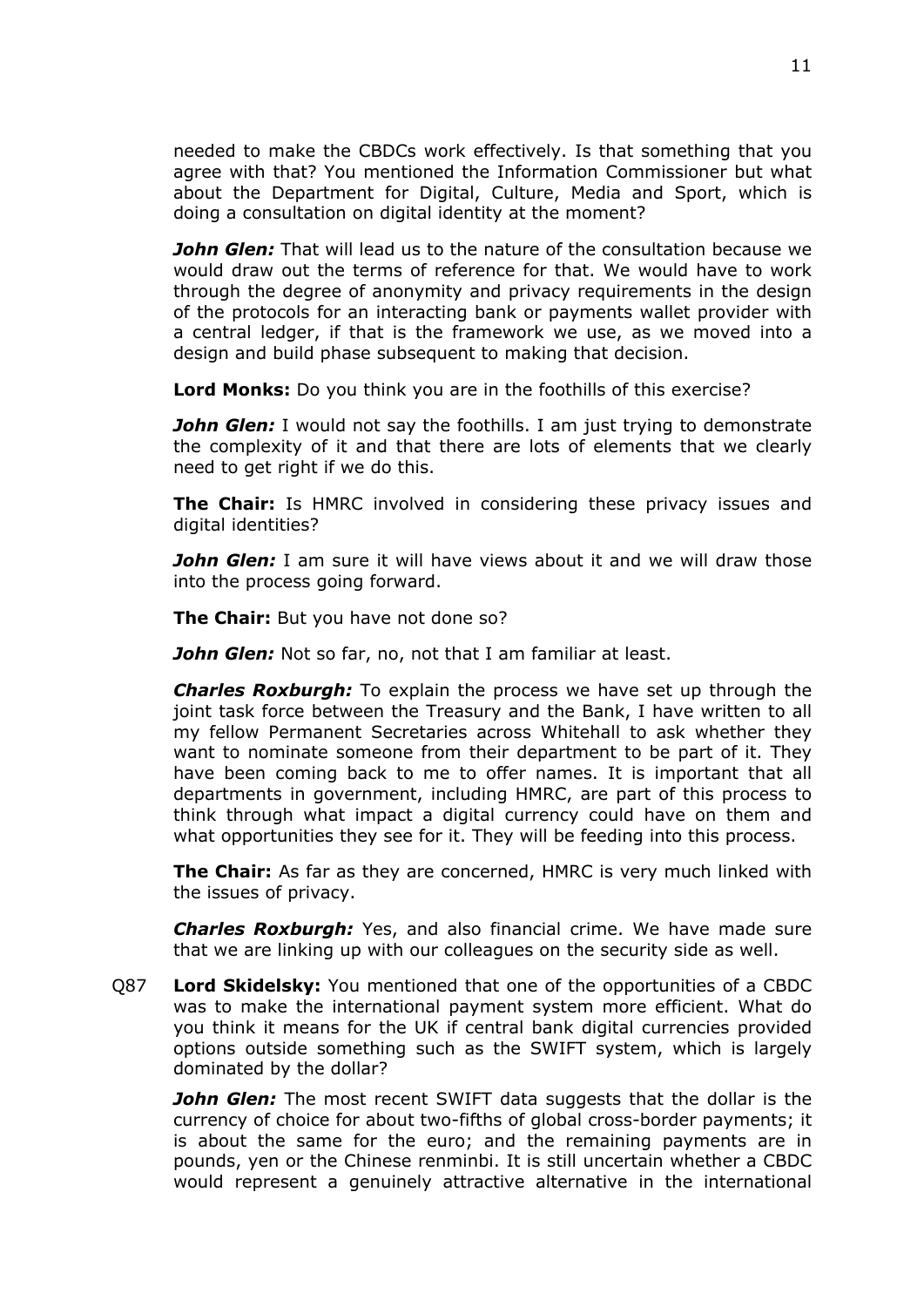payment system. I think it is a live discussion over whether it would reinforce or detract from the dominance of the dollar. I note that the IMF has suggested recently that one scenario is that the dollar could become even more dominant if it were available digitally at a lower cost and to a wider user base. In another scenario, it would see other reserve currencies used more frequently.

I think you have put your finger on something that is quite challenging to resolve clearly. One of the key issues is payment costs and what the CBDC does to improve cross-border payments that would mean potentially lower costs for British people and businesses. That would probably be a net good for the economy but the way it would affect payment flows could mean more or less according to how it worked.

I think it is difficult at this point to come up with a complete assessment here. You have received some written evidence from academics at Berkeley and elsewhere that, as I mentioned in my previous answer, points to the degree of international co-ordination required to change or create something that is different or distinct from or superior to the SWIFT system. We will have to look at that.

**Lord Skidelsky:** There is a foreign policy issue here as well, is there not? SWIFT offers "a next generation platform which enables seamless, instant and frictionless transactions from one account to another anywhere in the world" but, of course, Governments put lots of frictions in the way of the seamless transmission of money everywhere in the world, and one of them is sanctions. Two questions arise there. One is to what extent would the CBDCs be a sanctions-evading mechanism—make them more difficult—and the other is to what extent in practice the United States would become even more dominant in deciding on sanctions policy for the world.

*John Glen:* The way that the US sanctions policy operates in prohibiting designated individuals and the entities associated with them from using dollars has significant reach, but I go back to the quote I gave you from the IMF concerning the outcome. It is difficult to come to a clear conclusion at this point. US sanctions have led SWIFT to suspend certain banks from the network and that is a powerful tool but it is difficult to fully anticipate how this work through.

**Lord Skidelsky:** I know you have talked about the opportunities offered by technology, and these are very substantial, but do your consultations include any research into historical currency systems—I am thinking of the gold standard or Bretton Woods—or historical relations between the central bank and private money. That would enable one to maybe clarify what advantages there might be now in developing this system. We are talking of history. Do you think history may be important to any of this?

*John Glen:* Despite the reservations I have detected so far, we are trying to make this a forward-oriented exercise to come up with a clear, reasoned case for making a decision. Of course we are aware of the context of history but it also gives us some questions about the risks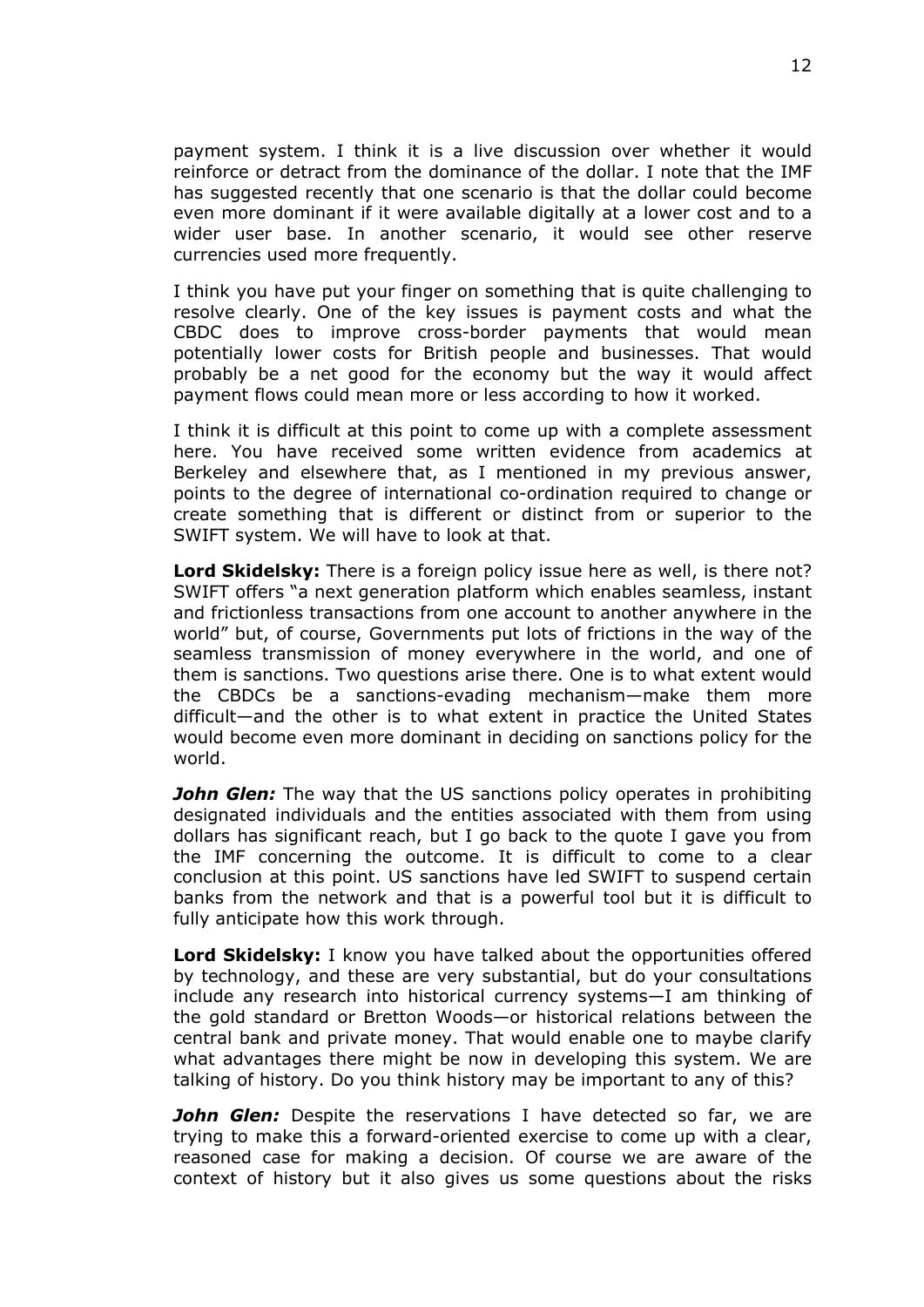associated with all innovation. We try to mitigate that risk with the principles and the application of those principles to deal with the concerns that have been expressed.

*Charles Roxburgh:* I am sure you have read them but Jon Cunliffe's speeches have rooted some of these developments in the longer-term perspective about getting down to fundamental questions of what is money and why do we need it. At one level that is a fairly obvious question but then what is the difference between public money, what is private money, are quite complicated questions. I think Jon's speeches have done a very good job of setting out those concepts in a broader historical context and making it more accessible.

**Lord Skidelsky:** I wondered whether you need to have quite a strong sense of that historical context to decide whether what you are proposing or considering is an improvement on what you have already. That is all.

*John Glen:* Outside of a central bank digital currency, digital payments and digital activity evolve regardless of what Governments do. We have to try to understand it, apply the principles of it to this matter and this decision but certainly we do not want to take the lessons of history lightly. Jon Cunliffe is an extremely well respected authority on this subject and when I have been to Washington I have seen that he is held in very high regard and we are grateful for the input that he has.

Q88 **Lord Stern of Brentford:** Thank you for the answers. I want to ask about security risks. Have you considered what kinds of security risks could arise with a CBDC that might not arise now or would they be more intense or even perhaps lighter under a CBDC? Have you looked into the security risk part of the story?

*John Glen:* I acknowledge that demonstrating operational resilience and resolving and being clear about issues of data security and cybersecurity are core to the safe and credible evolution of a central bank digital currency. We will need to make very careful decisions in the design and configuration of any CBDC, as well as the ongoing operation, maintenance and evolution of it, to make sure that those issues are addressed. I think it is important to recognise that now the financial authorities work closely with the intelligence agencies, the National Cyber Security Centre and law enforcement. I encounter those issues in my role. Economic crime is in my portfolio and there is a common conversation about these matters. That would need to be front and centre of the design of a central bank digital currency should that be determined as the way forward.

**Lord Stern of Brentford:** It is not quite the same as economic crime, although it is in the same ballpark. This would be a malevolent attack by a foreign state or some other element, such as organised crime. Would that be easier and have you studied whether it would be easier under a CBDC?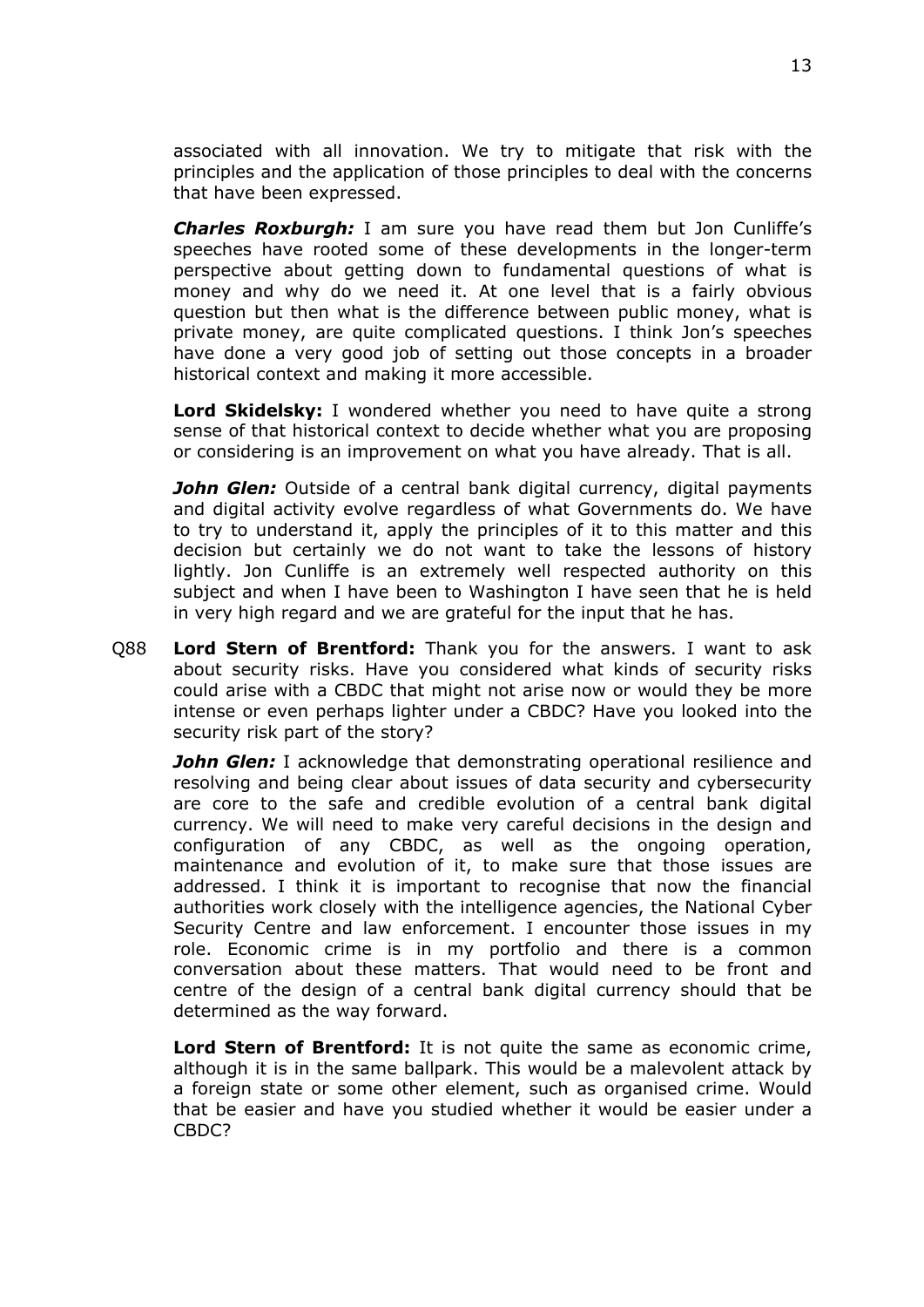*John Glen:* Any payment system is subject to the existing stringent UK security and resilience requirements. Those would need to be applied in the case of a central bank digital currency.

**Lord Stern of Brentford:** The question is: have you studied what those risks might be?

*John Glen:* I think we are familiar with the range of concerns that exist. The question is: do some of those concerns exist outwith the decision over how we would design and implement it? The considerations and concerns and the application of the existing obligations around payment security would need to be embedded and applied within the design and development of a central bank digital currency.

**Lord Stern of Brentford:** You have not actually studied that. Is that how I should understand the answer?

*Charles Roxburgh:* If you think about the phases that we have laid out, we are studying it at each phase and then there will be a more in-depth, more detailed evaluation at the next stage. Very much part of the first stage leading up to the consultation will be thinking through the security issues and were it to proceed to the development phase, an absolutely critical part of any design is how to design a system that you are confident in digital terms is as secure as the Bank of England's walls and those big doors. It is exactly the same analogy; it has to be that secure and to have public trust. People have to be confident that it is secure. Security will be a critical theme in each stage of the work. At the end of this, if we do have central bank digital currency, we have to be as confident as we can be that it is as protected as anything can be these days from that sort of cyberattack.

**Lord Stern of Brentford:** That work is down the line, is it?

*Charles Roxburgh:* The different levels of detail. We are thinking about the issues now but the detail of technical issues will be in subsequent phases.

*John Glen:* The fundamental principles of cybersecurity that were developed for the financial sector at the G7 five years ago are a guiding framework for us to apply for this. But as Charles said, we need to have a comprehensive framework to answer those questions to give us the assurance about how it would operate.

**Lord Stern of Brentford:** I understand. Charles, you mentioned that you had written round to the Permanent Secretaries. In my experience of Wednesday morning meetings, which are usually quite interesting—or at least they were 20 years ago—some of the most interesting people there were from the security services. I take it you have written to them if you have written round to all the Permanent Secretaries.

*Charles Roxburgh:* Yes. We have discussions with all our colleagues including on the security side.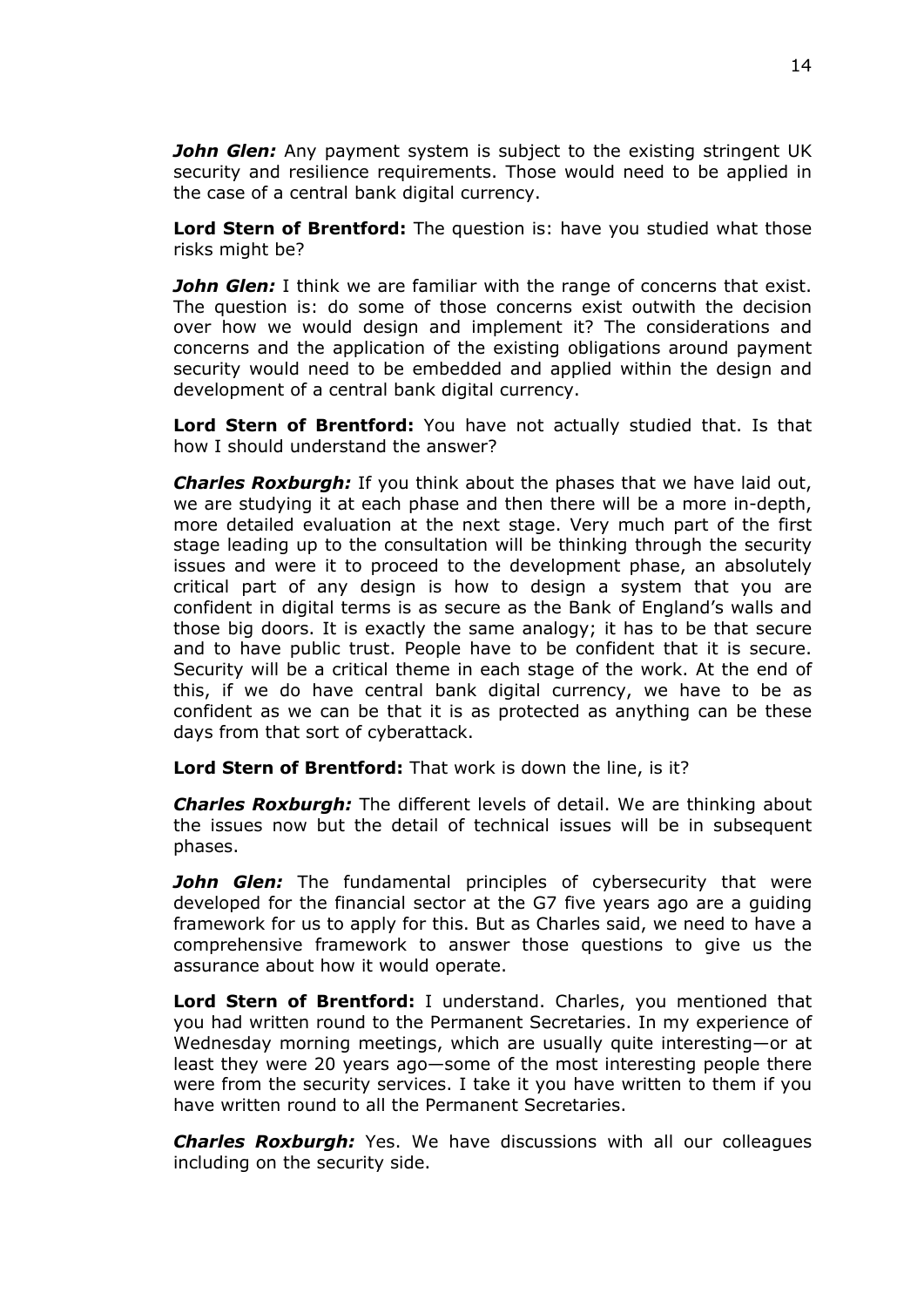**The Chair:** Tom Keatinge told us that he did not think the Government and intelligence services were approaching CBDCs in a joined-up way.

*John Glen:* I do not agree with that. That is a whole separate issue. Tom speaks a lot about where we are on cyber and economic crime. I think he also made some comments about the speed of delivery of CBDC.

**The Chair:** Can we just stick on the security point? Is it fair to say that the various institutions lack an understanding of how CBDCs might affect the UK's economic security strategy?

*John Glen:* No, I do not think we are at the stage where that issue is in evaluation. What Tom is referring to is a hypothetical scenario that we have not yet arrived at.

**The Chair:** You can see why people might think—to quote Winston Churchill—putting all your baskets in one egg might increase the chances of disaster.

*John Glen:* It would if that is what we decided to do. I sense that you find my answers evasive, but the point is that we have set out a deliberate process that will evolve. I have tried to set out where we have different elements that we need to bind into that design and build phase if that decision is made. The concerns that Tom legitimately raises around cyber would need to be front and centre of that, building out from the principles of the G7 five years ago, and its evolution. The mechanics of who is involved in that and the configuration of it would be led from the responses that Charles will provoke from his letter.

**The Chair:** Minister, I have not found your answers at all evasive. I think given the nature of the subject your answers are pretty much as we would have expected.

*John Glen:* Okay. Well, that is reassuring—perhaps.

**Lord Fox:** I have a follow-up question to Charles Roxburgh on the subject of cross-border settlement. The Minister was doubting whether first-mover status confers much advantage. We heard from some witnesses, I believe, that on the issue of cross-border settlement there is an opportunity for first movers to establish quite a strong bridgehead in that area. Do you have a sense that in that area there might be an advantage to being the first currency on the block?

*Charles Roxburgh:* You may get different answers on wholesale and retail. My personal view on the wholesale side is that the existing electronic infrastructure, through the innovations that the Minister talked about, will offer more potential than a brand new digital currency operating on the wholesale side, but that is just a personal view. On the retail side I am more sceptical that just because you are the first, if you are in a currency that consumers do not want to use I do not think people will suddenly switch to using different currencies they are not familiar with.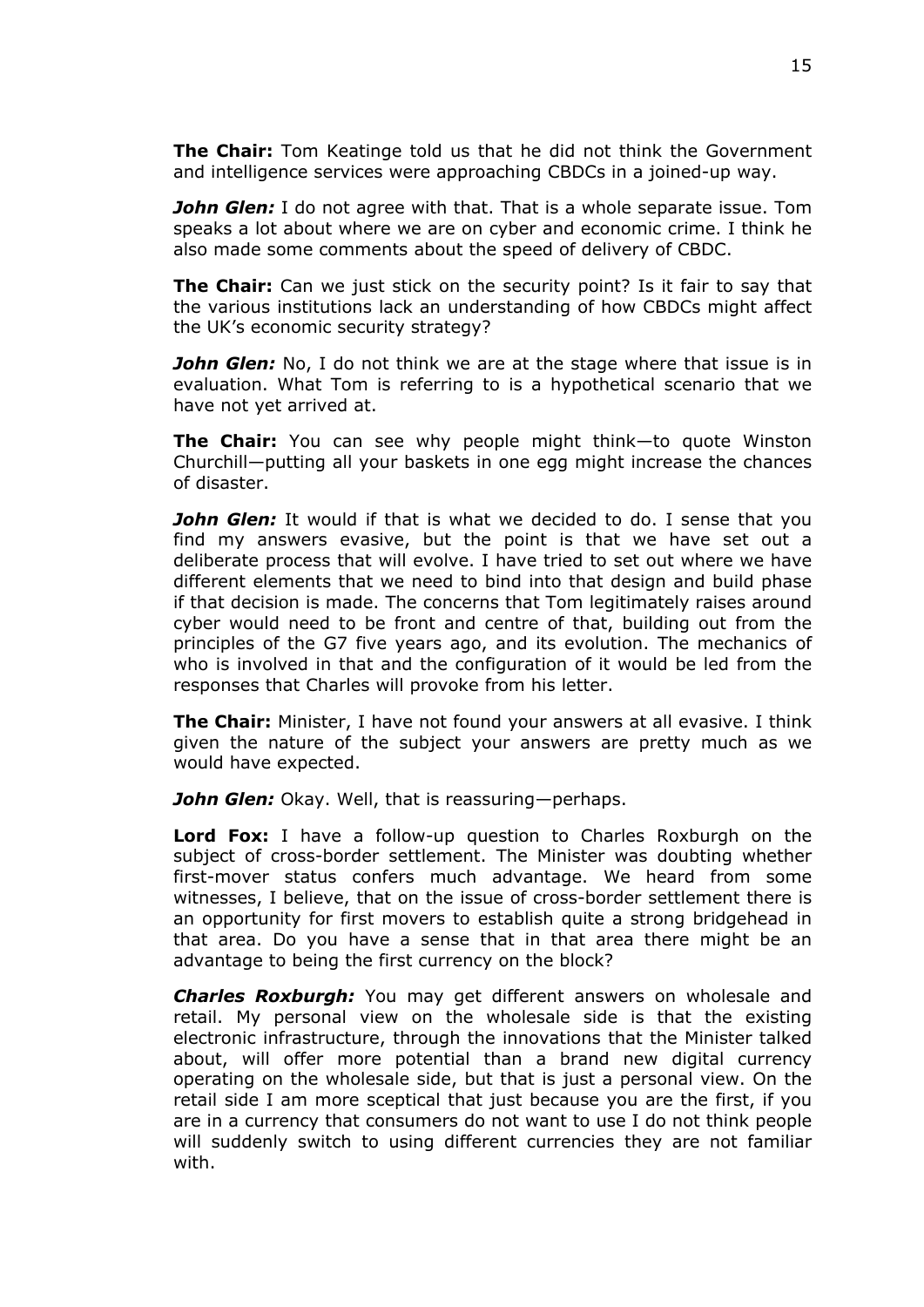On the retail side it will be important for major jurisdictions to get their domestic digital currencies, if that is where they end up, working well and effectively and then you may see those being used cross-border. You could see that emerging over time and I do not think we should rush this programme to try to stake out some cross-border position. I think that is a very elusive and remote advantage. We should concentrate, as we are, on getting a robust work plan to deliver, if that is where it ends up, a robust digital currency that works in the UK.

**Lord Fox:** Thank you. That is very clear.

**Lord Bridges of Headley:** I want to come back to the customer benefit. We were told by one of our witnesses in no uncertain terms that if a retail CBDC is non-remunerated it would have zero user benefit. Do you agree with that, if it is not interest rate-backed?

*John Glen:* I think the question is: what would it replace and what would it be superior to in existing payments? That would have some bearing on it. Charles mentioned the parameters you put around it with respect to what limits you might put because there are obviously stability risks. It is difficult, George—sorry, Lord Bridges—to give a clear answer on this because we have not yet got to answer some of those fundamental design questions.

**Lord Bridges of Headley:** You may be being a bit evasive here, Minister, but entirely understandably. Would you not agree, though, that it is quite a difficult one to sell to the man and woman in the street if it does not have any discernible benefit over what exists in the credit cards that they use for contactless payments?

*John Glen:* There is a fast-moving, fast-evolving payments landscape. We have live work going on with the implications of open banking for alternatives to credit cards and the full extension of open banking next year. In parallel with but no less urgency than the work that we are doing on stablecoin, central bank digital currency, that would give us a clearer view, to answer your question.

**Lord Bridges of Headley:** To pick up on the point that Lord King made about those changes in the payments landscape and your own payments review, could those innovations and changes yield the benefits that might be necessary or required for the future without moving down the route of a CBDC?

*John Glen:* I think that is difficult to answer at this point. I am impressed by the degree of innovation that we have in the UK with our fintechs. I spoke about the interaction with the wholesale innovation that the Bank is undertaking. We are in a very forward-leaning place in the UK when it comes to this and I welcome that. The interaction with our conclusions on this piece of work remain to be seen.

Q89 **Lord King of Lothbury:** I think that you have a great service that you could contribute in this debate. You stressed the difference between